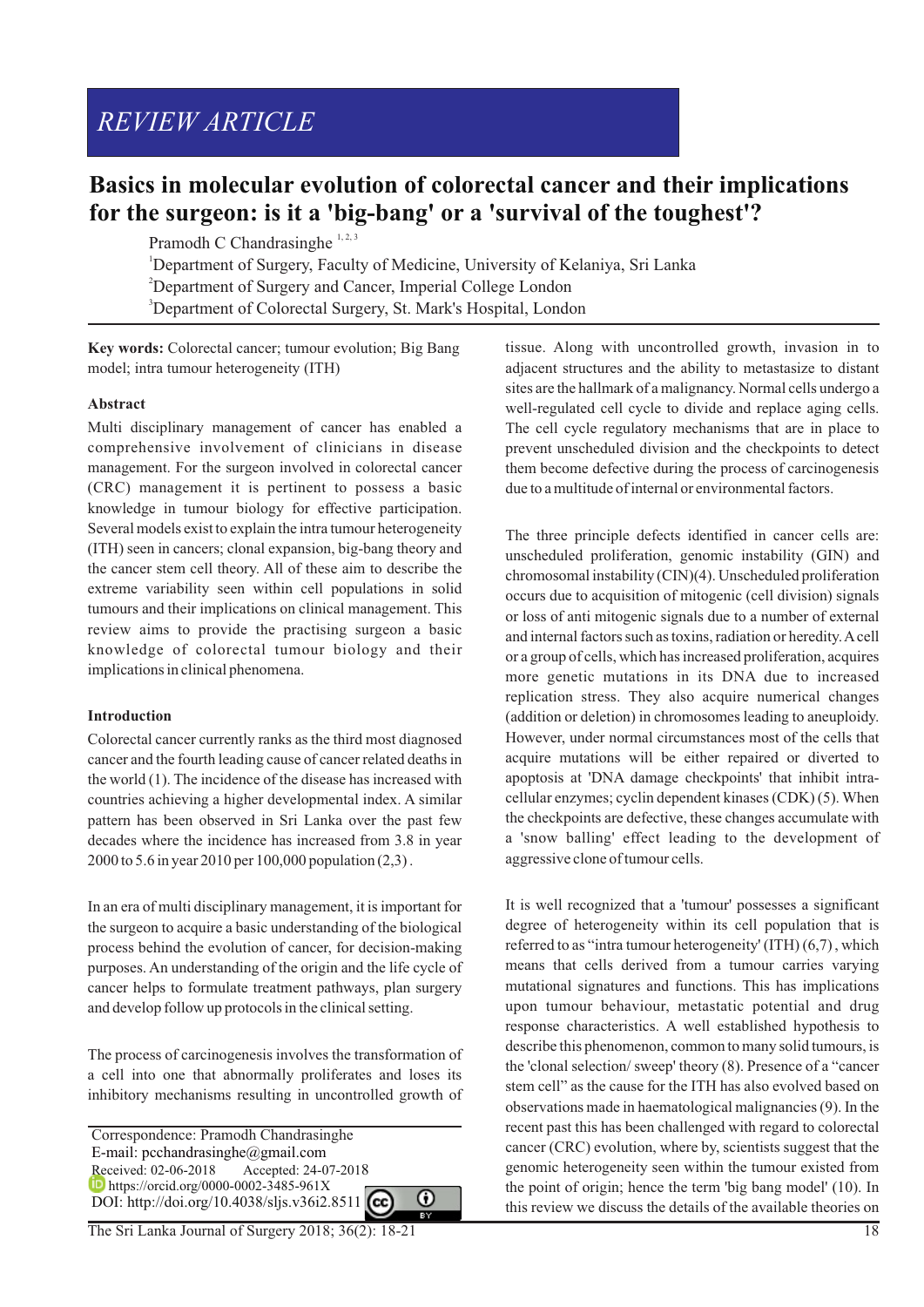colorectal cancer evolution and the evidence that support them.

#### **Clonal expansion**

A transformed cell (cancer cell) that undergoes repeated divisions is thought to give rise to varied cell populations with different mutations. This theory suggests a scenario where progressive acquisition of non-lethal mutations (mutations that do not cause cell death) give rise to a malignant clone of cells which carries a proliferative advantage over the rest (8) . The more aggressive cell type (or clone) will then express an enhanced growth pattern over the other clones. This clone becomes the dominant clone. With the progress of the tumour new mutations take place, giving rise to more virulent clones



Clonal expansion model

**Figure 1.** Intra tumour heterogeneity explained by clonal expansion model. Cross sections at different time points will demonstrate distinct compositions as some clones gain dominance compromising others during the evolution

of cells that take over the tumour cell population (Figure 1).

The intra tumour cellular variation observed is a result of such varied populations. This hypothesis is in line with the Darwinian theory of 'natural selection'. According to the clonal expansion theory the composition of the tumour that is clinically detected will be almost completely different from the initial malignant transformation. The tumour will consist of a dominant clone along with few suppressed clones and the composition is time dependent; that is, if the same tumour is detected at a different time point (earlier or later), its' composition will not be the same.

#### **Cancer 'stem cell' theory**

The stem cell theory hypothesis has aroused much debate. It is important to have a basic knowledge on the arrangement of a colonic crypt to understand the stem cell theory. A normal colonic crypt contains undifferentiated (pluripotent) stem cells at its' base (Figure 2). These cells give rise to differentiated colonic epithelial cells with secretory and absorbing capabilities. The differentiated cells move toward the top of the crypt as they mature (Figure 2). The group of



**Figure 2.** The cellular structure of a colonic crypt: a) H&E stained normal colon crypt (20X) to demonstrate the complementary regions shown in the b) schematic representation. The stem cell niche which is inter located with Paneth cells and the migration of differentiated epithelial cells to the surface; c) the histological appearance of a normal colonic mucosa in contrast to a d) carcinoma of the colon with distorted crypt architecture (scale bar - 500μm).

stem cells at the bottom of the crypt, called the 'stem cell niche', self perpetuates and continues to replace the mature cells that undergo apoptosis over time. These cell types can be differentiated by markers such as LGR5 (cell surface marker) for stem cells and KI-67 (intra cellular protein) for differentiating/ replicating cells. Interestingly there exist two theories for the origin of cancer stem cells. One theory suggests that the stem cells at the crypt transform in to cancer stem cells while the other suggests that mature epithelial cells de-differentiate in to stem cells during malignant transformation (11,12).

The cancer stem cells are believed to function as the normal pluripotent stem cells (with the ability to differentiate to any mature cell type). They are believed to give rise to multi potent 'progenitor' cells that in turn divide in to welldifferentiated malignant cells that make up the bulk of a tumour (Figure 3). Cancer stem cells were discovered in haematological malignancies when researchers observed that only a certain sub population of cells was able to reproduce the disease when injected in to immune-compromised mice (9). Later on this theory was applied to solid tumours including breast and colorectal cancers. The 'stem cells' themselves do not possess malignant properties. They self replicate at a normal pace and feed the tumour mass with differentiated malignant cells. The stem cells are recognized in a tumour by the presence of intracellular molecules such as that similar to embryonic stem cells (13). These molecules ensure that they maintain pluripotency and self replication.

# **'Big bang' model**

The big bang model of CRC evolution is a novel theory put forward by Sottoriva and colleagues (10). They suggest that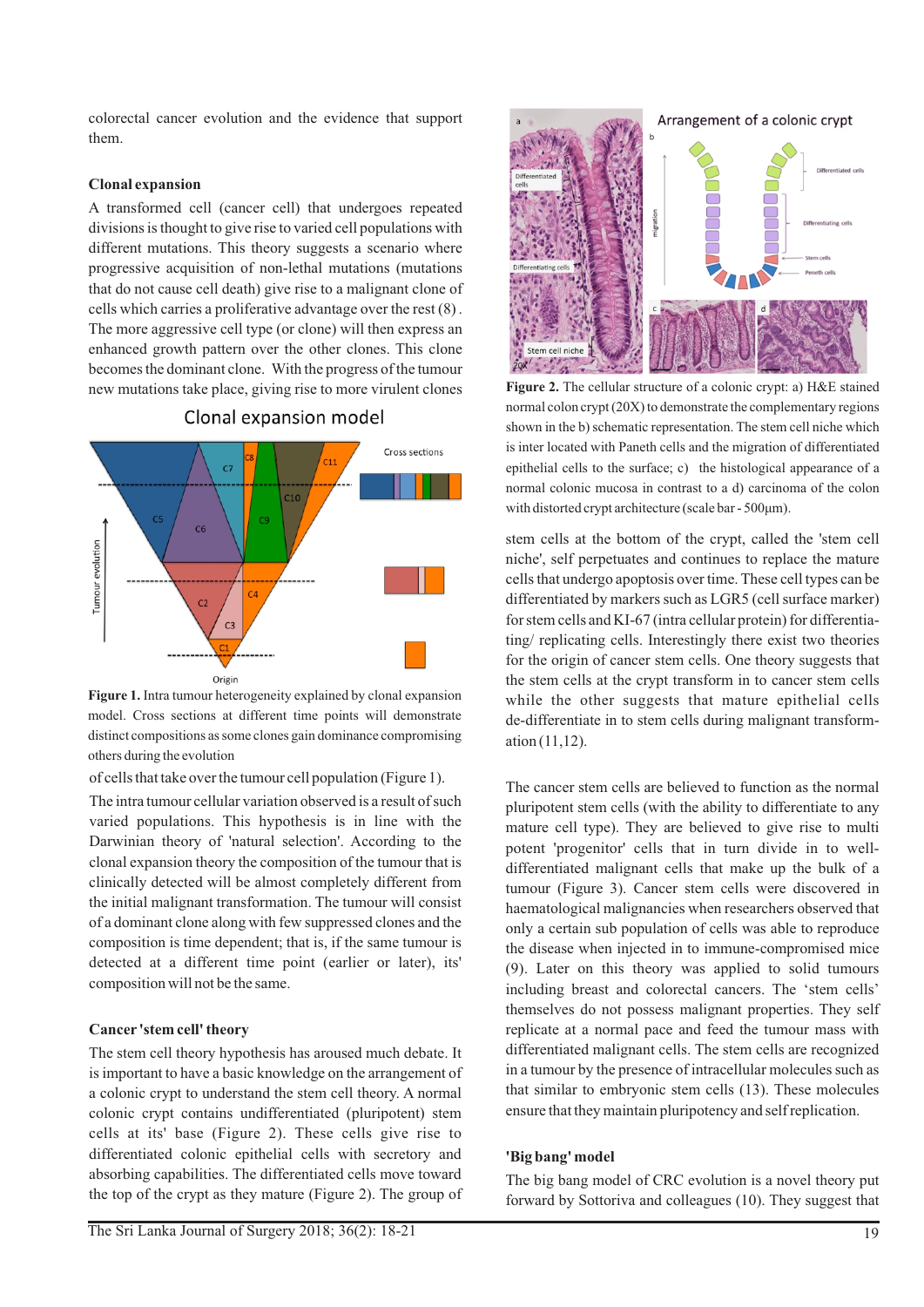

**Figure 3.** Hierarchical arrangement of cell populations described in the cancer stem cell model. The progenitor cells unequally divide in to malignant cells and other mesenchymal cell populations required for tumour progression.



Figure 4. Tumour evolution according to the big-bang model where the principle clones are consistent from the origin. Cross sections at different time points in the life cycle are comparable as there are no clonal sweeps.

the heterogeneity seen in the cell populations in a mature tumour is a reflection of what took place at the initial transformation process within a single crypt, which resulted in several clones of malignant cells (Figure 4). The name 'big bang' was inspired by its similarity to the widely accepted evolution theory of the cosmos. It could be viewed as a progression of the transformed clones, and not sweeps, along the tumour life cycle. However small sub populations of different cells could appear along the life cycle which they called 'private mutations'. These clones do not become dominant in the mature tumour. The authors used sequencing data from single crypts from different sites of tumours and also used DNA methylation changes to prove that the heterogeneity has evolved from a primary transformation. They used a complex mathematical model to work back to the origin of the tumour from the available information (10).

The clonal expansion and cancer stem cell model are commonly applicable to most solid and haematological malignancies. However the 'big bang' model has been demonstrated only in relation to CRC. Although researchers have been able to demonstrate characteristics of all the above biological models occurring within CRCs it is too early to fully accept any one theory. Moreover the possibility of a combination of these models being present in a single tumour has not been excluded. A cancer could in theory have a stem cell niche that feeds the tumour with differentiated cells and could also demonstrates clonal expansion amongst its differentiated cell populations. The appearance of stem cells could happen in a big bang model where the 'stemness' is acquired at the initiation and remains consistently through out the cycle. At present there is a large volume of research taking place in this field to accurately explain the tumour evolution.

# **Clinical implications of tumour evolution biology**

It is common in clinical practice to encounter a wide variety of tumour behaviours. The cancer cell heterogeneity may explain this differential behaviour of the tumours of similar origin. The difference in metastatic potential and recurrence of tumours of common origin amongst patients is due to the chance appearance of aggressive sub clones with varying phenotypes. A colorectal cancer in one patient might not metastasize even with local invasion while another patient will present with liver metastasis from an early primary tumour (14) . The appearance of a sub clone with a tumour cell population with reduced adherence, increased vascular migration and a potential to re-implant at a distant site could occur at an early stage of tumour development giving rise to metastasis. The phenomenon of carcinoma of unknown primary (CUP) could also be explained using the 'big bang' model. A single crypt unit that undergoes malignant transformation may harbour a metastatic clone from the origin that results in metastasis without a detectable primary tumour.

Another major implication of ITH is in relation to chemo resistance. Due to varied mutational landscape in cell populations, a varied response to chemotherapy could be observed (15) . When the sensitive clones are destroyed by therapy, a resistant clone will begin to proliferate at a higher rate-giving rise to the phenomenon of chemo resistance.

Cancer stem cell theory is largely implicated in explaining resistance to chemotherapy (16) . Most chemotherapy agents that are in clinical use target rapidly replicating cells . They are designed to target the DNA and cell cycle regulating molecules that ultimately results in the death of the cells (17). As cancer stem cells are a slow replicating, non-malignant cell population they remain unaffected by these agents. Once the bulk of malignant cells are destroyed by chemotherapy these stem cells start to produce a new generation of malignant cells that can withstand the effect of the drug.